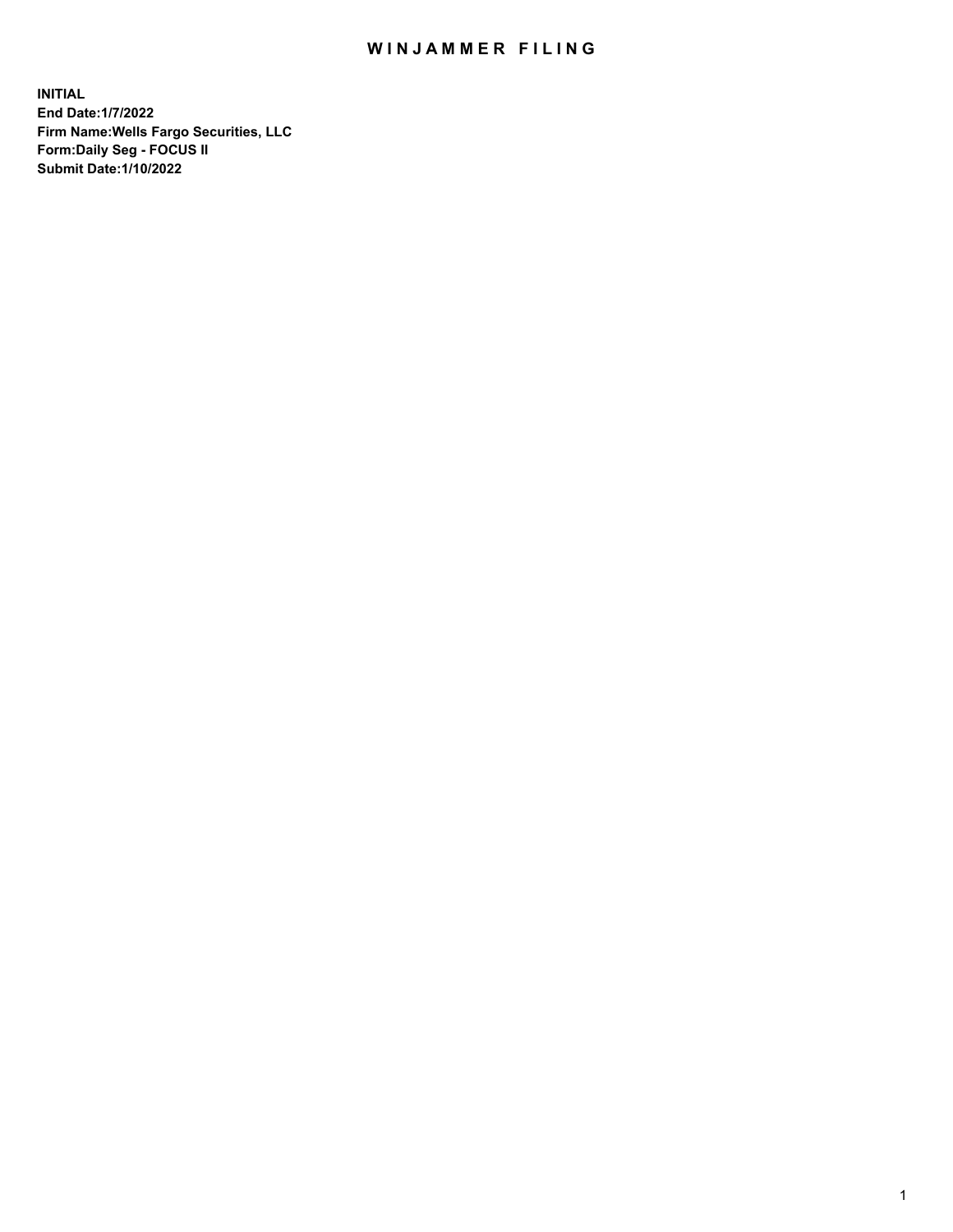**INITIAL End Date:1/7/2022 Firm Name:Wells Fargo Securities, LLC Form:Daily Seg - FOCUS II Submit Date:1/10/2022 Daily Segregation - Cover Page**

| Name of Company                                                                                                                                                                                                                                                                                                               | <b>Wells Fargo Securities LLC</b>                          |
|-------------------------------------------------------------------------------------------------------------------------------------------------------------------------------------------------------------------------------------------------------------------------------------------------------------------------------|------------------------------------------------------------|
| <b>Contact Name</b>                                                                                                                                                                                                                                                                                                           | <b>James Gnall</b>                                         |
| <b>Contact Phone Number</b>                                                                                                                                                                                                                                                                                                   | 917-699-6822                                               |
| <b>Contact Email Address</b>                                                                                                                                                                                                                                                                                                  | james.w.gnall@wellsfargo.com                               |
| FCM's Customer Segregated Funds Residual Interest Target (choose one):<br>a. Minimum dollar amount: ; or<br>b. Minimum percentage of customer segregated funds required:% ; or<br>c. Dollar amount range between: and; or<br>d. Percentage range of customer segregated funds required between:% and%.                        | 115,000,000<br><u>0</u><br>0 <sub>0</sub><br>00            |
| FCM's Customer Secured Amount Funds Residual Interest Target (choose one):<br>a. Minimum dollar amount: ; or<br>b. Minimum percentage of customer secured funds required:%; or<br>c. Dollar amount range between: and; or<br>d. Percentage range of customer secured funds required between: % and %.                         | 30,000,000<br><u>0</u><br>0 <sub>0</sub><br>0 <sub>0</sub> |
| FCM's Cleared Swaps Customer Collateral Residual Interest Target (choose one):<br>a. Minimum dollar amount: ; or<br>b. Minimum percentage of cleared swaps customer collateral required:%; or<br>c. Dollar amount range between: and; or<br>d. Percentage range of cleared swaps customer collateral required between:% and%. | 340,000,000<br><u>0</u><br>00<br>00                        |

Attach supporting documents CH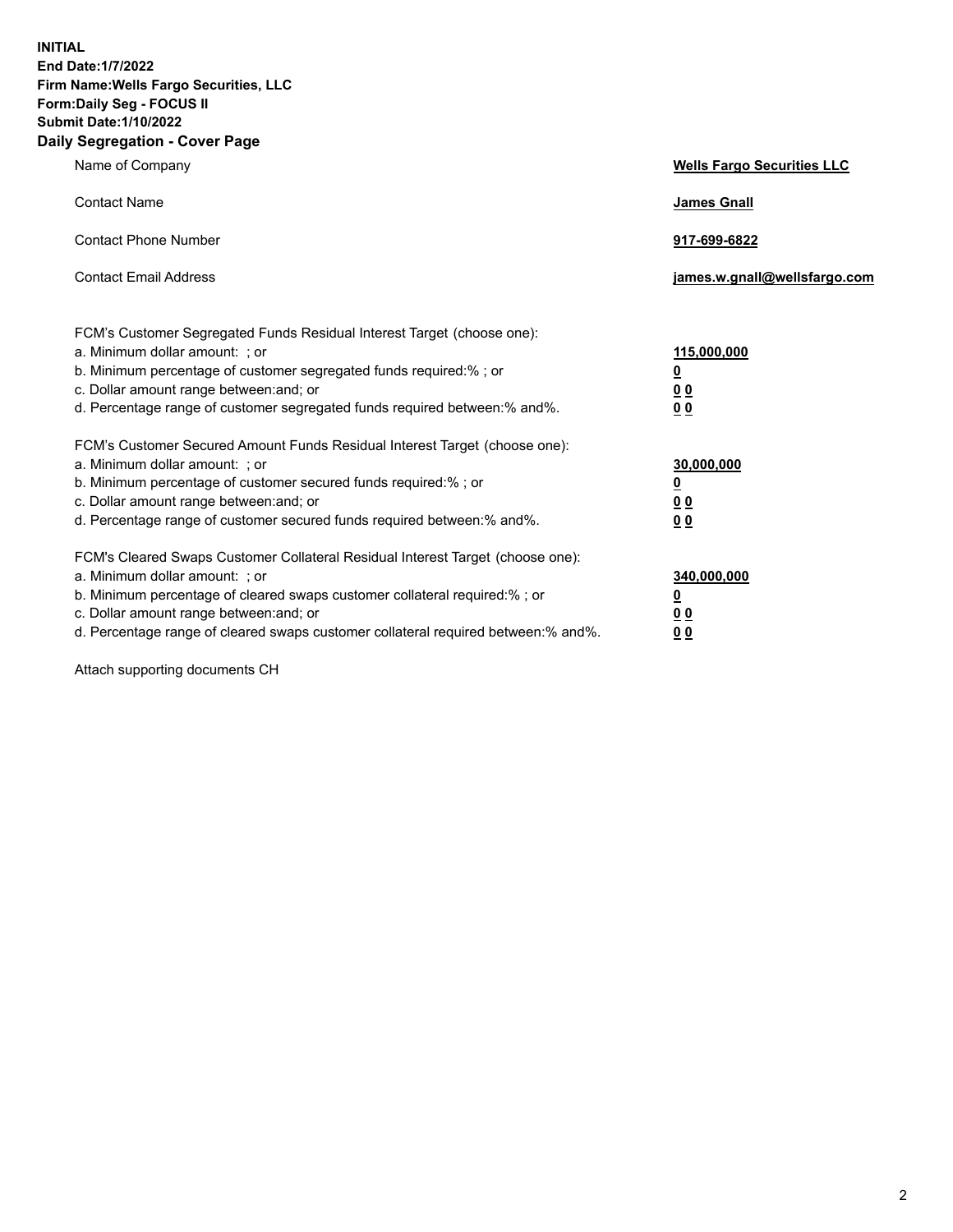**INITIAL End Date:1/7/2022 Firm Name:Wells Fargo Securities, LLC Form:Daily Seg - FOCUS II Submit Date:1/10/2022 Daily Segregation - Secured Amounts**

## Foreign Futures and Foreign Options Secured Amounts

Amount required to be set aside pursuant to law, rule or regulation of a foreign

- government or a rule of a self-regulatory organization authorized thereunder 1. Net ledger balance - Foreign Futures and Foreign Option Trading - All Customers
	-
	- B. Securities (at market) **192,052,377** [7317]
- 2. Net unrealized profit (loss) in open futures contracts traded on a foreign board of trade **18,354,448** [7325]
- 3. Exchange traded options
	- a. Market value of open option contracts purchased on a foreign board of trade **3,170** [7335]
	- b. Market value of open contracts granted (sold) on a foreign board of trade **0** [7337]
- 4. Net equity (deficit) (add lines 1. 2. and 3.) **360,102,588** [7345]
- 5. Account liquidating to a deficit and account with a debit balances gross amount **16,643,216** [7351] Less: amount offset by customer owned securities **-16,643,067** [7352] **149** [7354]
- 6. Amount required to be set aside as the secured amount Net Liquidating Equity Method (add lines 4 and 5)
- 7. Greater of amount required to be set aside pursuant to foreign jurisdiction (above) or line 6.

## FUNDS DEPOSITED IN SEPARATE REGULATION 30.7 ACCOUNTS

- 1. Cash in banks
	- A. Banks located in the United States **54,027,741** [7500]
	- B. Other banks qualified under Regulation 30.7 **4,404,678** [7520] **58,432,419** [7530]
- 2. Securities
	- A. In safekeeping with banks located in the United States **132,271,020** [7540]
	- B. In safekeeping with other banks qualified under Regulation 30.7 **0** [7560] **132,271,020** [7570]
- 3. Equities with registered futures commission merchants
	-
	-
	- C. Unrealized gain (loss) on open futures contracts **8,936,540** [7600]
	- D. Value of long option contracts **3,170** [7610]
	- E. Value of short option contracts **0** [7615] **102,677,015** [7620]
- 4. Amounts held by clearing organizations of foreign boards of trade
	- A. Cash **0** [7640]
	- B. Securities **0** [7650]
	- C. Amount due to (from) clearing organization daily variation **0** [7660]
	- D. Value of long option contracts **0** [7670]
	- E. Value of short option contracts **0** [7675] **0** [7680]
- 5. Amounts held by members of foreign boards of trade
	-
	-
	- C. Unrealized gain (loss) on open futures contracts **22,298,669** [7720]
	- D. Value of long option contracts **0** [7730]
	- E. Value of short option contracts **0** [7735] **185,895,511** [7740]
- 6. Amounts with other depositories designated by a foreign board of trade **0** [7760]
- 7. Segregated funds on hand **0** [7765]
- 8. Total funds in separate section 30.7 accounts **479,275,965** [7770]
- 9. Excess (deficiency) Set Aside for Secured Amount (subtract line 7 Secured Statement Page 1 from Line 8)
- 10. Management Target Amount for Excess funds in separate section 30.7 accounts **30,000,000** [7780]
- 11. Excess (deficiency) funds in separate 30.7 accounts over (under) Management Target **89,173,228** [7785]

**0** [7305]

A. Cash **149,692,593** [7315]

**360,102,737** [7355]

**360,102,737** [7360]

 A. Cash **33,955,948** [7580] B. Securities **59,781,357** [7590]

 A. Cash **-26,479,002** [7700] B. Securities **190,075,844** [7710] **119,173,228** [7380]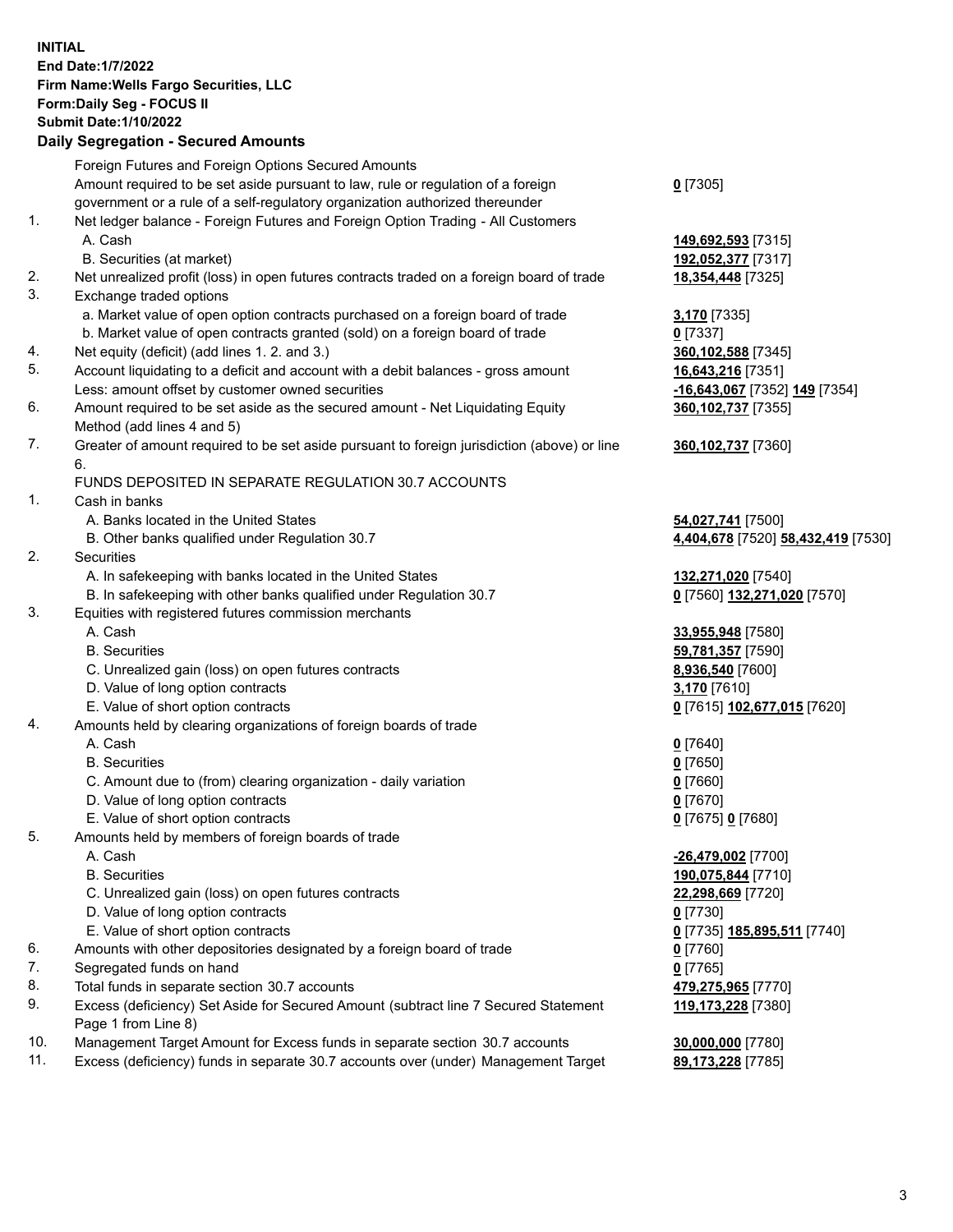**INITIAL End Date:1/7/2022 Firm Name:Wells Fargo Securities, LLC Form:Daily Seg - FOCUS II Submit Date:1/10/2022 Daily Segregation - Segregation Statement** SEGREGATION REQUIREMENTS(Section 4d(2) of the CEAct) 1. Net ledger balance A. Cash **2,870,040,613** [7010] B. Securities (at market) **2,127,843,425** [7020] 2. Net unrealized profit (loss) in open futures contracts traded on a contract market **335,689,053** [7030] 3. Exchange traded options A. Add market value of open option contracts purchased on a contract market **1,041,050,529** [7032] B. Deduct market value of open option contracts granted (sold) on a contract market **-1,013,794,624** [7033] 4. Net equity (deficit) (add lines 1, 2 and 3) **5,360,828,996** [7040] 5. Accounts liquidating to a deficit and accounts with debit balances - gross amount **71,803,220** [7045] Less: amount offset by customer securities **-71,801,266** [7047] **1,954** [7050] 6. Amount required to be segregated (add lines 4 and 5) **5,360,830,950** [7060] FUNDS IN SEGREGATED ACCOUNTS 7. Deposited in segregated funds bank accounts A. Cash **134,440,372** [7070] B. Securities representing investments of customers' funds (at market) **710,235,583** [7080] C. Securities held for particular customers or option customers in lieu of cash (at market) **129,431,645** [7090] 8. Margins on deposit with derivatives clearing organizations of contract markets A. Cash **2,630,152,430** [7100] B. Securities representing investments of customers' funds (at market) **149,394,366** [7110] C. Securities held for particular customers or option customers in lieu of cash (at market) **1,998,411,780** [7120] 9. Net settlement from (to) derivatives clearing organizations of contract markets **35,316,037** [7130] 10. Exchange traded options A. Value of open long option contracts **1,041,050,529** [7132] B. Value of open short option contracts **-1,013,794,624** [7133] 11. Net equities with other FCMs A. Net liquidating equity **0** [7140] B. Securities representing investments of customers' funds (at market) **0** [7160] C. Securities held for particular customers or option customers in lieu of cash (at market) **0** [7170] 12. Segregated funds on hand **0** [7150] 13. Total amount in segregation (add lines 7 through 12) **5,814,638,118** [7180] 14. Excess (deficiency) funds in segregation (subtract line 6 from line 13) **453,807,168** [7190] 15. Management Target Amount for Excess funds in segregation **115,000,000** [7194] 16. Excess (deficiency) funds in segregation over (under) Management Target Amount Excess **338,807,168** [7198]